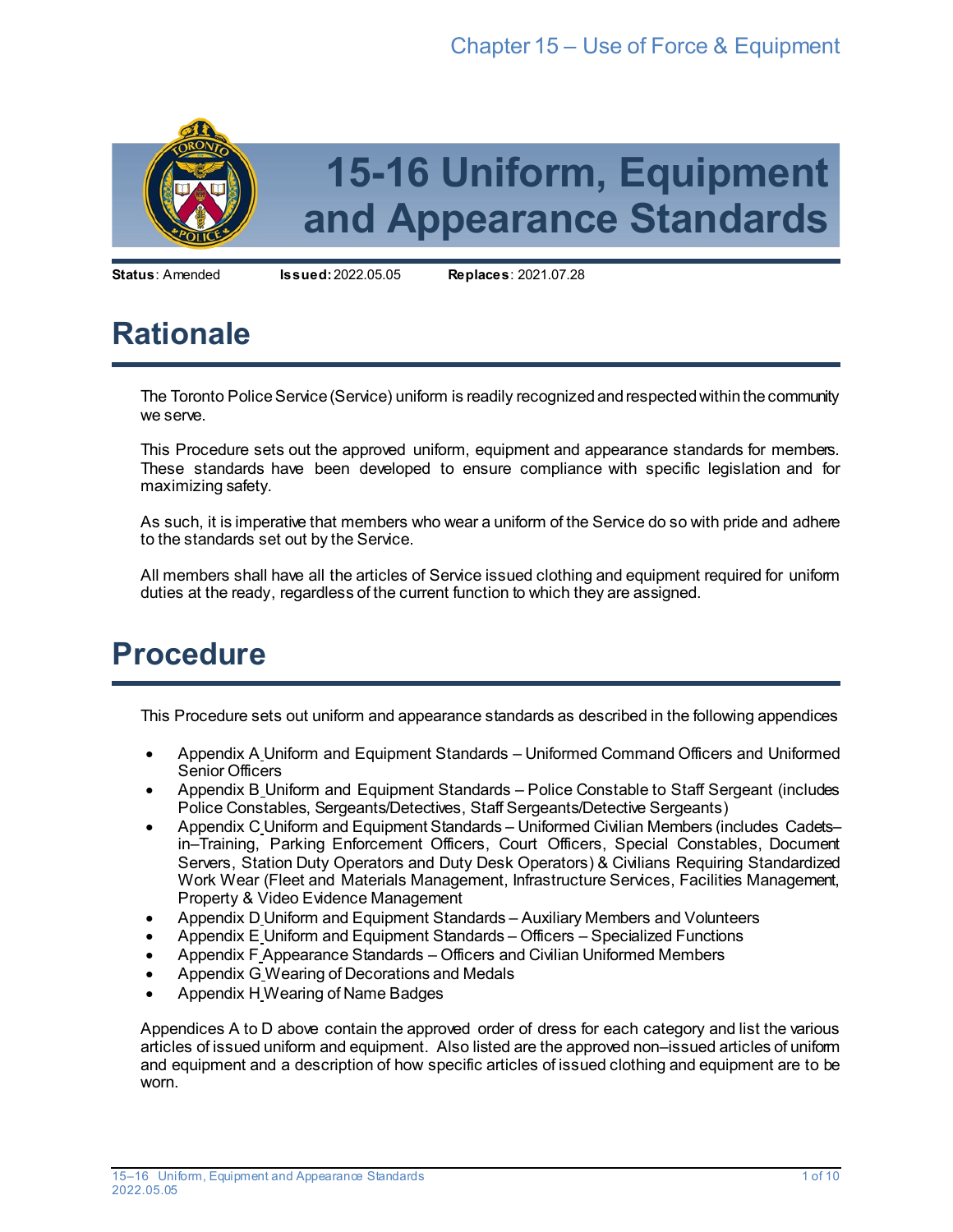Appendix E contains various articles of uniform and equipment issued when performing specific duties including bicycle and motorcycle duties.

A listing of the approved uniform and equipment for specialized units will be maintained and updated as required at the unit level. Specialized Operations Command will maintain a listing of all approved uniform and equipment, for specialized units. The listings of uniform and equipment contained in the appendices of this Procedure will be amended as required by Strategy and Risk Management – Governance.

Members shall not purchase, acquire, wear or use any item of clothing or equipment that has not been approved by the joint management/association Clothing and Equipment Committee and authorized by the Chief of Police.

Any jewellery or non–issued articles lost, stolen, damaged or destroyed shall not be repaired or replaced at the expense of the Service, except when otherwise authorized by the Chief Administrative Officer.

## **Appearance Standards**

#### **Order of Dress**

The order of dress for uniform members include

- − Uniform of the Day
- − Formal
- − Mess

| Uniform of the Day<br>- Operational    | To be worn by members during regular duties including court and when directed by<br>the Chief of Police. Includes seasonal variations.                                                                                                                                                                                                                                                                                                                                                                                                                                                |
|----------------------------------------|---------------------------------------------------------------------------------------------------------------------------------------------------------------------------------------------------------------------------------------------------------------------------------------------------------------------------------------------------------------------------------------------------------------------------------------------------------------------------------------------------------------------------------------------------------------------------------------|
|                                        | With the permission of the Chief of Police, specialized units, including but not limited<br>to *Specialized Emergency Response - Emergency Task Force (ETF), Specialized<br>Emergency Response – Marine, Specialized Emergency Response – Police Dog<br>Services, Emergency Management & Public Order, the Chief's Ceremonial Unit,<br>and Traffic Services, may deviate from the prescribed uniform due to the function<br>being performed. Specialized Operations Command will maintain a current listing<br>of approved items of clothing and equipment for each specialized unit. |
|                                        | Members performing specialized functions such as bicycle duties and<br>motorcycle/ATV duties may also deviate from the prescribed uniform, with the<br>permission of the Chief of Police. (Refer to Appendix E)                                                                                                                                                                                                                                                                                                                                                                       |
|                                        | Each deviation from the standard uniform of the day must be requested in writing<br>and authorized by the Chief of Police.                                                                                                                                                                                                                                                                                                                                                                                                                                                            |
|                                        |                                                                                                                                                                                                                                                                                                                                                                                                                                                                                                                                                                                       |
| Uniform of the Day<br>– Administrative | To be worn by members during regular duties performed in a secure area of a police<br>facility, including when attending the Toronto Police College for training, unless<br>otherwise instructed, or when an officer has a medical exemption from carrying a<br>service weapon. An armed member must accompany members wearing the<br>"Administrative Uniform of the Day" when not in a secure area.                                                                                                                                                                                  |
|                                        | The following equipment is not required with Administrative dress<br>baton - ASP collapsible and scabbard<br>$\bullet$<br>bio hazard pouch and mask<br>$\bullet$<br>firearm, holster and magazine pouch<br>$\bullet$<br>flash light and holder                                                                                                                                                                                                                                                                                                                                        |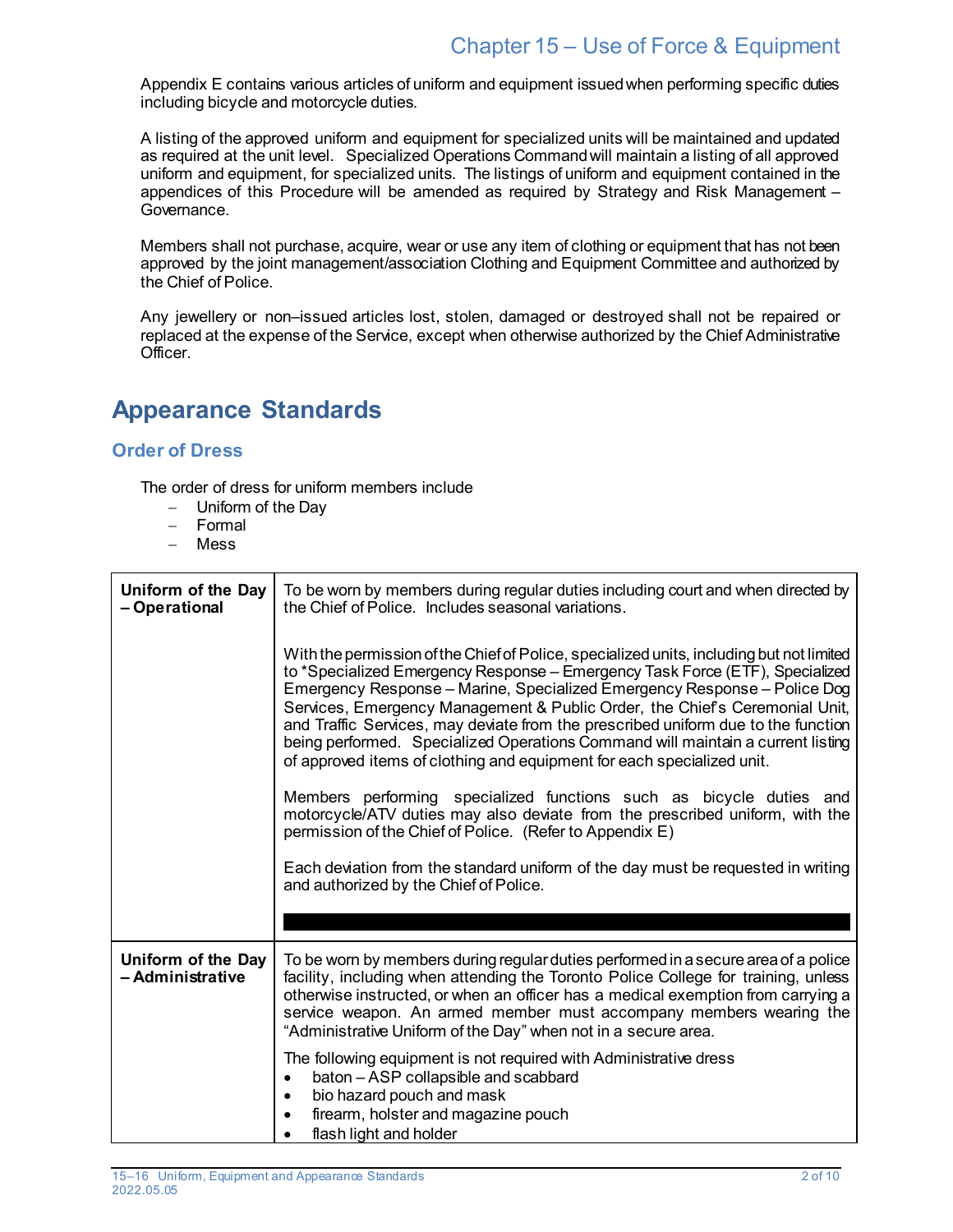|             | gunbelt and keepers<br>٠<br>handcuffs, handcuff pouch and handcuff key<br>٠<br>OC spray and holder<br>$\bullet$<br>portable radio case and holder<br>soft body armour and carrier<br>٠<br>taser and holster<br>whistle<br>Members have the option of wearing black leather oxfords in lieu of dress boots.                                                                                        |
|-------------|---------------------------------------------------------------------------------------------------------------------------------------------------------------------------------------------------------------------------------------------------------------------------------------------------------------------------------------------------------------------------------------------------|
| Formal      | To be worn by members when being presented to the Toronto Police Services<br>Board or appearing before a promotional board, attending a police funeral, a church<br>service or an awards ceremony, and when directed by the Chief of Police.<br>Some articles of clothing and equipment are available on loan from Fleet &<br>Materials Management (FLT) and must be returned as directed by FLT. |
| <b>Mess</b> | To be worn by Command Officers and Senior Officers when attending a mess<br>dinner, an evening function and when directed by the Chief of Police.                                                                                                                                                                                                                                                 |

### **Court Dress – In Uniform**

When attending court in uniform, members shall wear the uniform of the day, except that of the multipurpose patrol jacket (bomber style) and rainwear shall not be worn when giving evidence.

Members who have been assaulted or obstructed while in uniform, in the execution of their duties, shall appear in court respecting such charge in the uniform of the day.

### **Court Dress – Not in Uniform**

Members attending court while not in uniform shall be neat and clean in appearance and wear

- a two or three piece suit, shirt, tie, dress socks and dress shoes, or
- a sport jacket or blazer, trousers, shirt, tie, dress socks and dress shoes, or
- a jacket, skirt, blouse/sweater, appropriate hosiery and dress shoes, or
- a dress, appropriate hosiery and dress shoes, or
- a jacket, slacks, blouse/sweater, appropriate hosiery and dress shoes.

#### **Summer Dress**

The summer dress options will be in effect during the period of April 01 to October 31. For the purposes of this Procedure any date outside of the summer dress period shall be referred to as winter.

During this period, members in uniform, wearing the uniform of the day (administrative or operational), have the option of not wearing a tie. This option is not available to Uniformed Senior Officers and Uniformed Command Officers.

Although long–sleeved or short–sleeved shirts may be worn, the best method of preventing acute exposure to UV radiation is by limiting exposure. Use of a short–sleeved shirt and sunscreen would achieve this objective while mitigating the risk of heat stress.

Only the collar button of the uniform shirt shall be left open when the tie is not worn. Furthermore, if the member chooses to wear a T–shirt underneath the uniform shirt, no part of the T–shirt may be visible.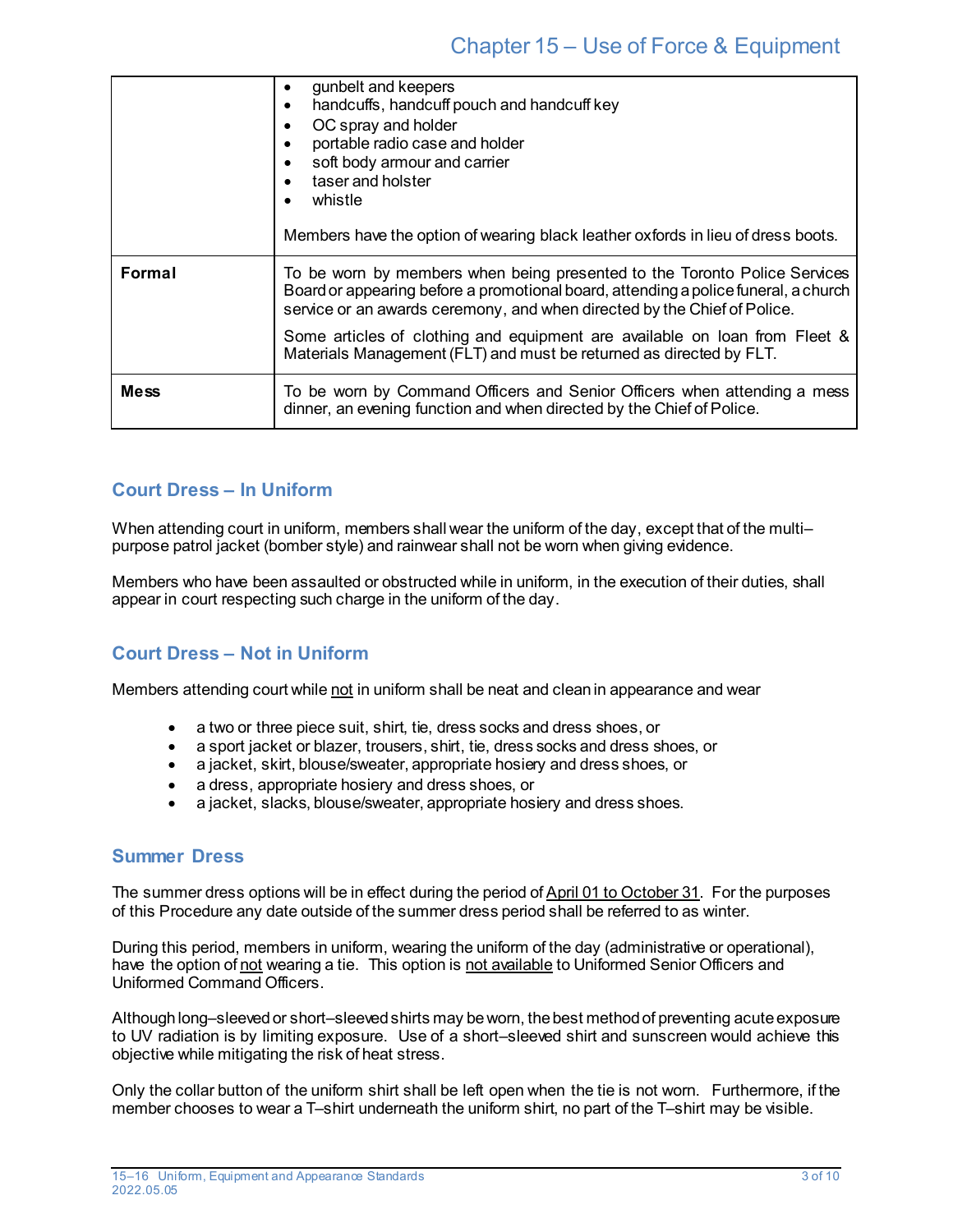## Chapter 15 – Use of Force & Equipment

When climatic conditions demand that other authorized article of uniform is worn as the exposed article of clothing, the no tie option is still available with the 'Uniform of the Day' order of dress.

#### **Member**

- 1. When performing non–uniformed duties shall be neat, clean and attired in court dress unless otherwise directed by their Unit Commander.
- 2. When required to perform duties in uniform shall
	- wear issued articles of uniform and equipment and/or the non–issued clothing and equipment approved by the Chief of Police as contained in this Procedure
	- parade for duty at scheduled time unless otherwise instructed
	- wear the issued reflective vest when performing traffic duties, high visibility activities or as directed by a supervisor
- 3. When issued with articles of uniform and/or equipment shall
	- be responsible for the good care, serviceable condition and safe storage of issued articles of uniform and equipment, including temporarily assigned items

 $\mathbf{e}^{\mathbf{e}}$  their issued of the assigned police vehicle and wear it the assigned police vehicle and wear it the assigned police vehicle and wear it the assigned police vehicle and wear it the assigned police vehicle a

• keep uniforms clean and pressed

− ordered to do so by a supervisor and to do

when

- keep leather boots and equipment polished, as applicable
- − it is believed there is a potential for serious bodily harm to themselves bodily harm to the main • not use articles of uniform or equipment issued to another member, nor lend their issued articles of uniform and equipment to another member, except when authorized by a supervisor
- not use or wear their issued uniform or equipment while off-duty without obtaining prior approval from the Chief of Police, except when commuting to and from work
- not apply any substance to, or alter, any article of uniform or equipment so as to affect its reissuance
- 4. While in uniform, officers carrying firearms shall comply with Procedure 15–03.
- 5. While in uniform, members shall
	- at all times be clean and tidy in appearance
	- $\bullet$  at all times wear their approved headdress in the prescribed method (refer to Appendix F), except when in a Service building, when driving or riding in a Service vehicle or in circumstance when courtesy dictates
		- *Members may exercise discretion on the type of approved headdress they decide to wear, as approved for weather conditions of the day.*
	- at all times Sikh members wear their approved headdress in the prescribed method (refer to Appendix F), except when in a Service building may wear their Dastar (turban) without the band or badge, unless otherwise directed
	- at all times wear their issued name badges in compliance with Appendix H
	- only wear hose and/or scarves of plain black or plain navy blue
	- only wear plain black gloves except for traffic duties, parades or designated functions
	- not wear other than authorized apparel exposed to view
	- not carry parcels, umbrellas or other articles except as required in the performance of duty
	- not conceal from view or remove their issued numerals from its prescribed location on their headdress or epaulette sleeves, from the prescribed outerwear or shirt
	- not wear any substitute article of uniform or equipment except as authorized by the Chief of Police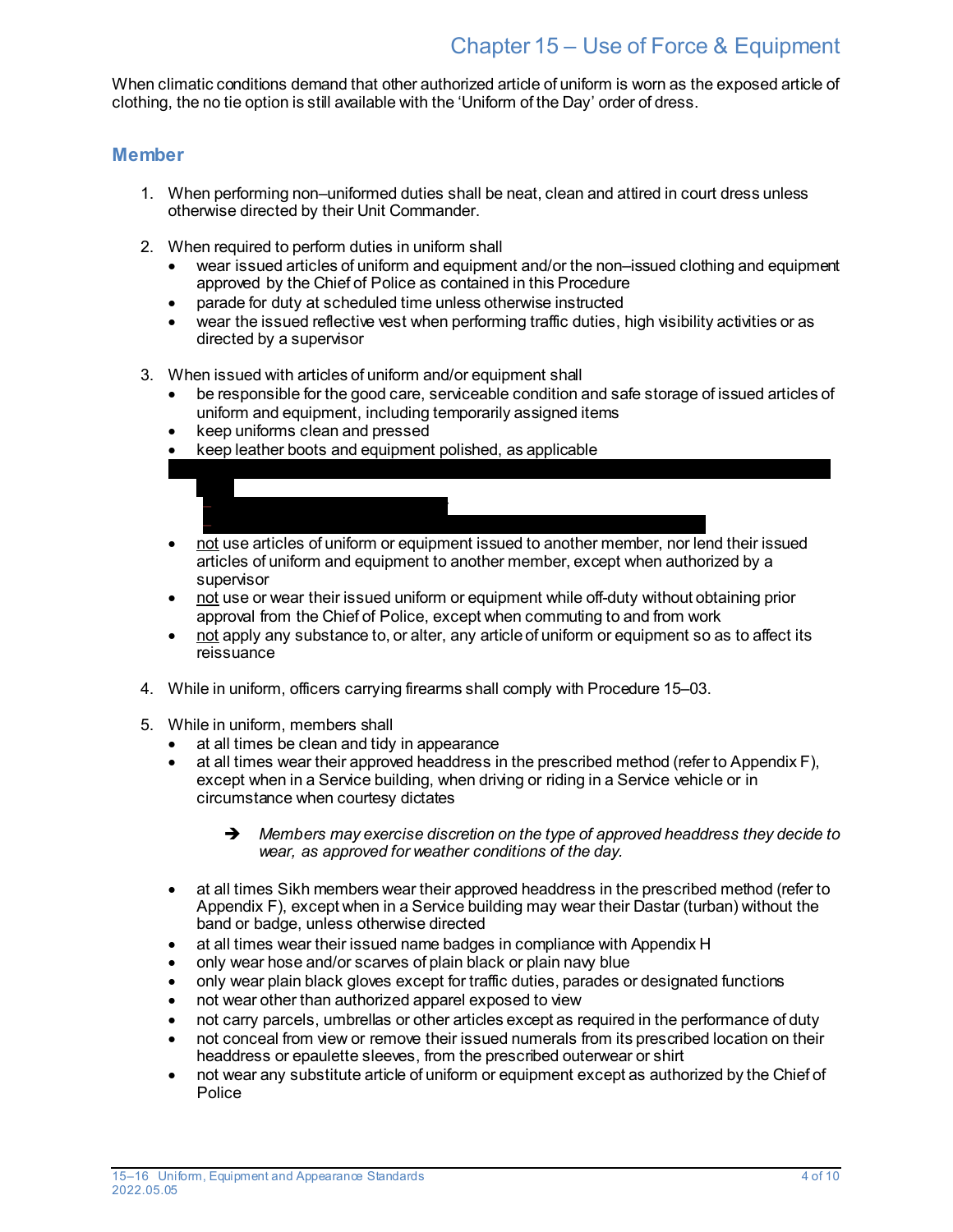- not wear jewellery other than a wristwatch, rings, Medic–Alert bracelet, health-benefit type items, or a maximum of two plain stud type gold or silver earrings, one stud per ear lobe. No other visible body piercing shall be allowed
	- *Members may wear a necklace with a religious pendant provided it is not clearly visible or noticeable.*
- not wear excessive facial or other make–up
- when required to wear prescription glasses, only wear glasses of a conservative design and colour
	- *Members may, when necessary, wear sunglasses provided they are of a conservative design and colour. Mirror–type lenses shall not be worn while in uniform.*
- not display any tattoo or body art that is likely to bring discredit upon the reputation of the Service including tattoos that
	- − depict nudity or violence
	- − use profane words or phrases
	- − may be perceived as gang related
	- − may contravene any section of the Ontario *Human Rights Code*.
- 6. When assigned to a uniform function, members
	- may wear sideburns, beard, goatee and moustache as specified in Appendix F
	- shall keep their hair, sideburns, beard, goatee and moustache neat, clean, well-trimmed and in compliance with Appendix F
	- required to wear any operational equipment for personal safety or to perform an assigned task, shall modify their facial hair, in whole or in part, to accommodate the wearing of equipment which specifies any facial hair restrictions
	- shall be cognizant of their responsibilities as found in the *Occupational Health and Safety Act* and these responsibilities shall not be compromised by the wearing of facial hair
- 7. When assigned to a uniform function, members shall
	- keep their hair neat, clean and well–groomed
	- ensure hair does not fall below the lower edge of the uniform collar
	- if hair is longer than prescribed standard, pin and place hair underneath the forage cap, or
	- ensure that longer hair is tied neatly in a bun below the forage cap so not to interfere with the proper wearing of the forge cap
	- ensure hair holding devices do not interfere with the proper wearing of the forage cap
		- *Hair holding devices are authorized only for the purpose of securing the hair and must be plain in colour or as close to the member's hair colour as possible. Members shall not use hair holding devices for decorative purposes.*
		- *Authorized hair holding devices include, but are not limited to, barrettes, pins, clips, hair ties/bands, or plain scrunchies (elasticized hair bands covered with material).*
	- ensure their hair does not impair their vision
	- comply with Appendix F
- 8. When assigned to a non–uniform function, officers may request to deviate from the prescribed standards of appearance by completing a TPS 779 approved by their Unit Commander.
- 9. Members initiated in the Sikh religion may wear the 5 Kakaars or 5 Ks. These physical symbols of Khalsa are the Kesh, Kanga, Kara, Kachhera and Kirpan (which will be no more than 19.05 cm (7.5 inches) in length). The Kesh (uncut hair) shall be worn in accordance with Appendix F.
- 10. The Kesh (uncut hair) to be covered by a police issued Dastar (turban), wrapped in the members preferred manner with the issued rank specific coloured uniform band/stripe attached to the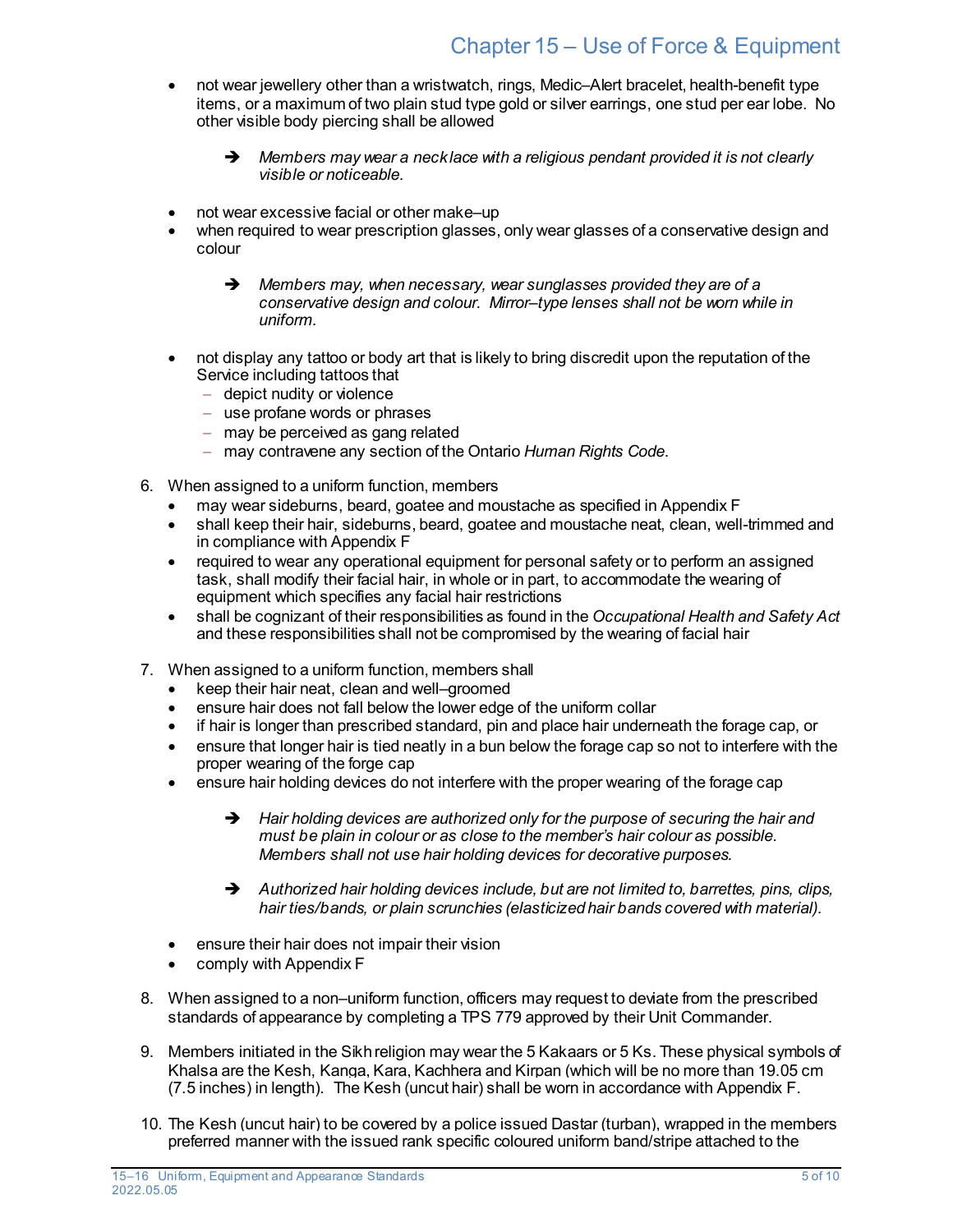Dastar (turban). The rank appropriate TPS badge shall be affixed and visible from the front of the Dastar( turban) in accordance with Appendix F.

- 11. Members of the Muslim faith may wear an issued hijab as part of their uniform. The hijab shall be worn in accordance with Appendix F.
- 12. Members of the Hindu faith may wear a nose stud in accordance with their religious beliefs.
- 13. Aboriginal members may deviate from the prescribed standards of appearance and wear their hair braided as part of their spiritual practice. Braids shall be kept in a neat manner.
- 14. Notwithstanding items 9, 10 and 12, a member is required to wear any special headdress or safety equipment that is necessary for bona fide operational reasons or as required by law.
- 15. When requesting approval to wear their issued uniform or equipment while off duty, other than when commuting to and from work, shall submit a request on an internal correspondence to their Unit Commander.
- 16. When not in use, issued articles of uniform and equipment, other than firearms shall be stored in the member's secured personal locker or principal residence in compliance with Procedure 15– 03.
- 17. When an issued article of uniform and/or equipment is lost, stolen, damaged or unserviceable
	- shall promptly report it through internal correspondence to their Unit Commander
	- shall complete an appropriate occurrence, where applicable
	- may be required to pay the cost of replacement and be subject to disciplinary action when articles of uniform or equipment, including temporarily assigned items, are damaged or lost due to carelessness or neglect
- 18. When requesting an issued article of uniform and/or equipment shall
	- if due to loss, theft or damage, complete a TPS 592, or
	- for all other reasons, complete a TPS 587
- 19. When a member wants to recommend a new article of clothing or equipment or a change to a current article of clothing or equipment, including specialized units/functions, shall
	- prepare a TPS 649 including a description of the item, cost, reasons for recommendation and any other pertinent information
	- forward the TPS 649 to the Unit Commander for approval
- 20. Upon resignation, retirement or dismissal shall return their issued uniform and equipment in compliance with Procedure 14–14.
- 21. When on secondment and not required to perform regular employment duties, or when on an extended leave of absence, shall return their issued uniform and equipment in compliance with Procedure 14–15.
- 22. When on a leave of absence for a period longer than 90 consecutive days shall, unless otherwise directed by the Chief of Police, return to their Unit Commander all of their Service issued use of force equipment.
- 23. When suspended from duty shall return their issued uniform and equipment in compliance with Procedures 13–08 or 13–10, as applicable.
	- *The surrender of Service issued uniform and equipment is an administrative function. Members shall continue to comply with the PSA and all Service Governance. A member is an employee of the Service until resignation, retirement, termination or death.*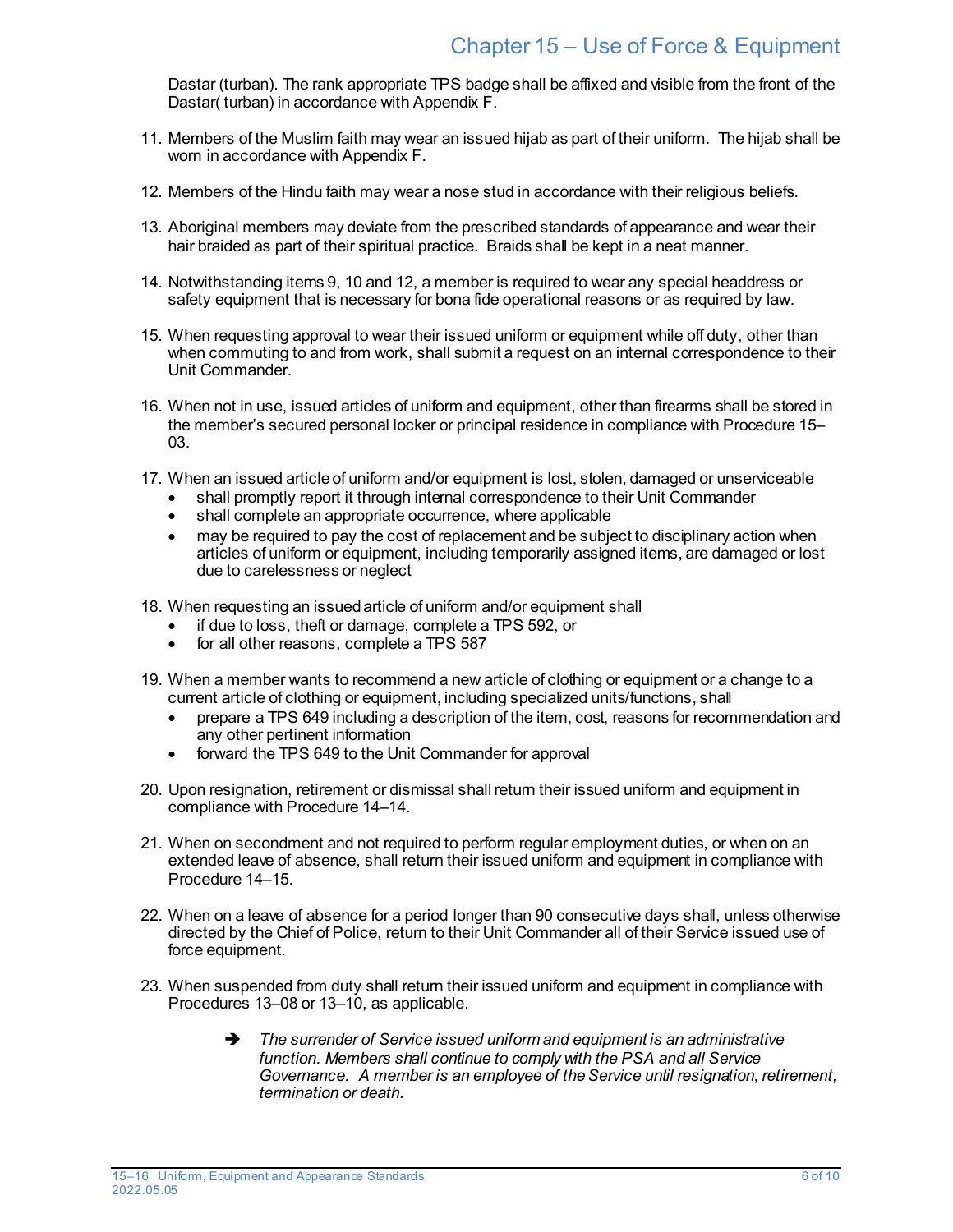*In the event that a member knows in advance that they will be taking an extended medical leave for a period longer than 90 consecutive days, the member shall advise their Unit Commander and return their use of force equipment directly to the Toronto Police College – Armament Section.*

#### **Officer in Charge/Supervisor**

- 24. When members parade for duty shall ensure each member is fit for duty and properly attired and equipped as prescribed in this Procedure.
- 25. When a member is suspended from duty, shall ensure compliance with Procedure 13–08 or 13– 10, as applicable.



#### **Unit Commander**

- 27. When in charge of members who are issued uniform or equipment shall ensure
	- uniform and equipment intended for the use of members are issued to them
	- firearms and handcuffs serial numbers are recorded on the Human Resource Management System (HRMS)
	- members who are required to wear any operational equipment for personal safety or to perform an assigned task shall modify their facial hair, in whole or in part, to accommodate the wearing of equipment which specifies any facial hair restrictions
- 28. Upon becoming aware that equipment is inferior in design or quality shall notify the Chief Administrative Officer in writing.
- 29. When receiving a request from a member to wear their uniform off–duty shall review the request and ensure approval from the Chief of Police or designate and
	- − if approving, advise the requesting member and keep the request in a unit file
	- − if denying, advise the requesting member.
- 30. When receiving a TPS 779 from a member shall review and complete the form as appropriate.
- 31. When a member under their command resigns, retires, or is dismissed shall ensure all issued uniform, equipment and firearms are returned accordingly.
- 32. When a member under their command is on secondment and not required to perform regular employment duties or is on extended leave of absence shall ensure the member's issued uniform, equipment and firearm are returned accordingly.
- 33. When a member has been absent for a period of longer than 90 consecutive days shall ensure the member has returned all of their Service issued uniform and equipment including all use of force equipment, identification card, wallet and cap badges, eToken and memorandum book, unless otherwise directed by the Chief of Police.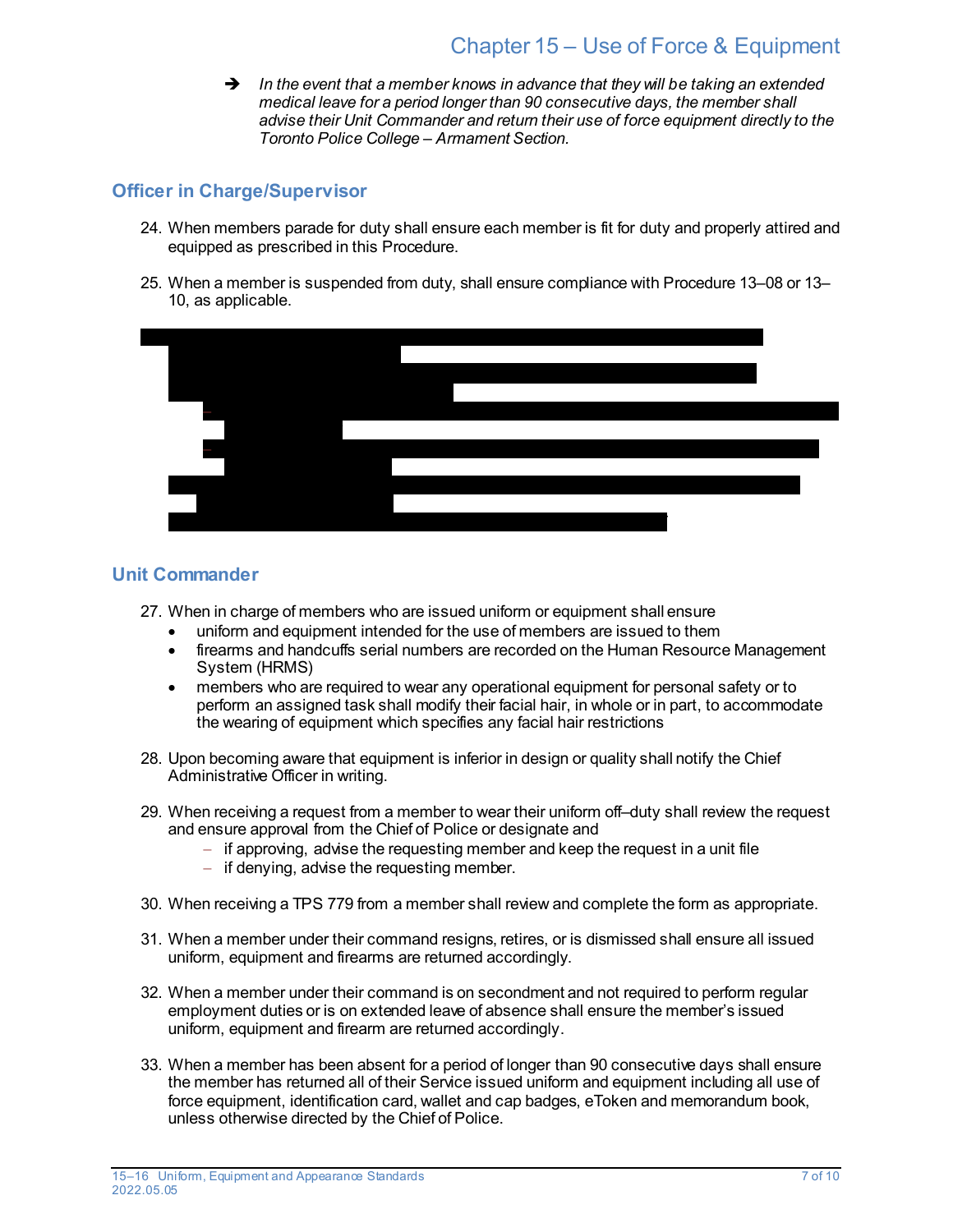### Chapter 15 – Use of Force & Equipment



- 35. When a member is suspended from duty shall ensure the member returns their issued uniform and equipment in compliance with Procedures 13–08 or 13–10, as applicable.
- 36. When receiving a TPS 649 recommending a new article of clothing or equipment or a change to a current article of clothing or equipment, including specialized units/functions, shall review the TPS 649 and
	- − if approving, forward the TPS 649 through the chain of command to the Clothing and Equipment Committee
	- − if denying, advise the requesting member.
- 37. When in charge of a specialized unit shall maintain a listing containing all the clothing and equipment approved for the unit.
- 38. When in charge of a specialized unit and approval has been granted to a new article of clothing or equipment or a change to a current article of clothing or equipment for the unit shall
	- ensure the unit clothing and equipment listing is updated accordingly
	- advise the Office of the Chief Specialized Operations Command accordingly
- 39. When receiving correspondence that a member's article of issued uniform and/or equipment is lost, stolen, damaged or unserviceable shall
	- assess the damage/loss
	- determine whether disciplinary action is warranted
	- determine whether or not the member should incur replacement cost
- 40. When hosting a function shall indicate on the invitation and/or Routine Orders the order of dress and whether decorations and medals may be worn.

### **Clothing and Equipment Committee**

- 41. Upon receiving a TPS 649, approved by a Unit Commander, recommending a new article of clothing or equipment or a change to a current article of clothing or equipment, shall assess the recommendation and forward a recommendation to the Chief of Police for approval, if appropriate.
- 42. Upon receiving approval for a new article of clothing or equipment or a change to a current article of clothing or equipment for a specialized unit shall advise the applicable Unit Commander.
- 43. Upon receiving approval for a new article of clothing or equipment or a change to a current article of clothing or equipment for other than a specialized unit, shall advise the Unit Commander of the requesting unit and the Unit Commander – Strategy and Risk Management.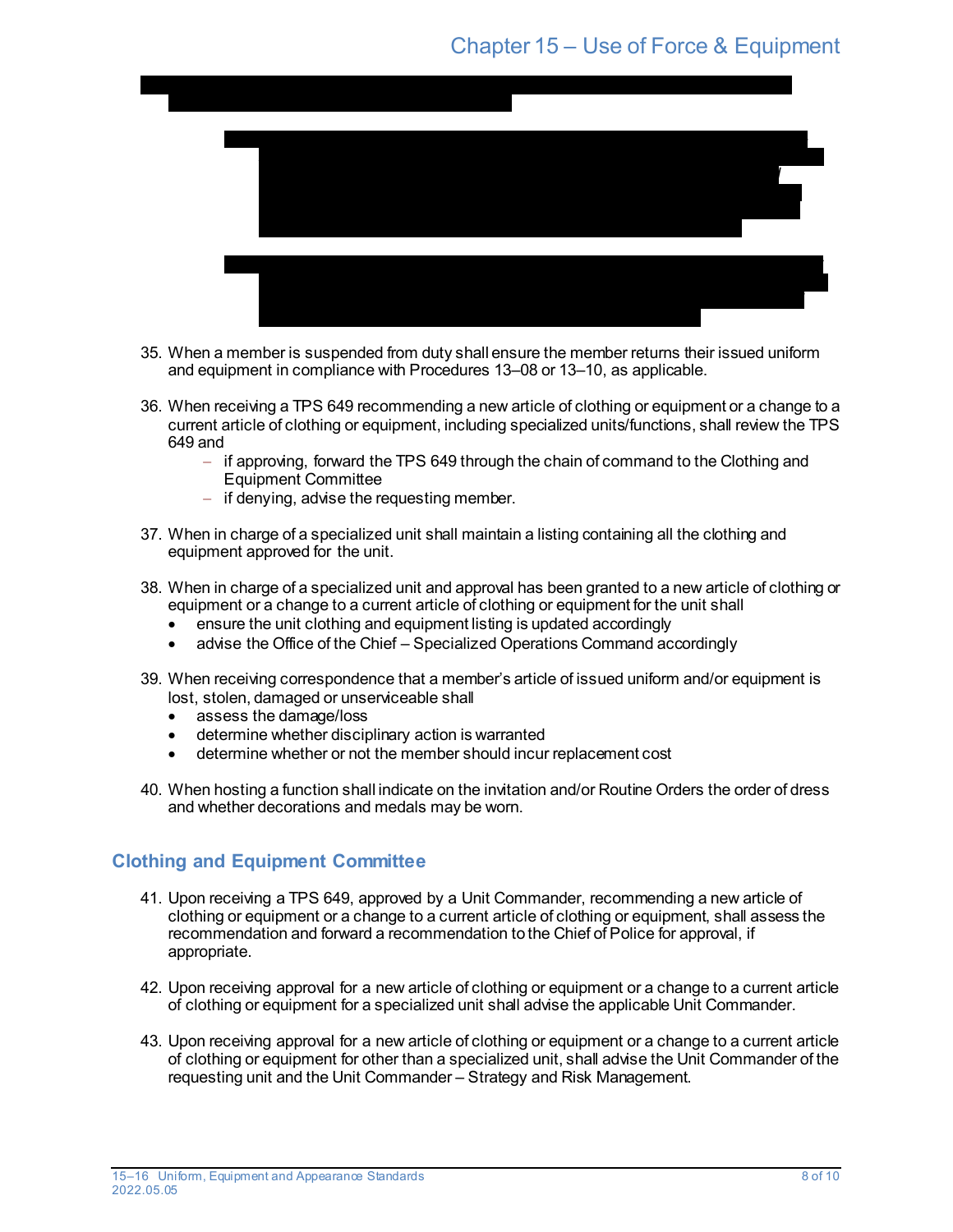# **Appendices**

Appendix A –Uniform and Equipment Standards –Uniformed Command Officers and Uniformed Senior **Officers** 

Appendix B – Uniform and Equipment Standards – Police Constable to Staff Sergeant

Appendix C – Uniform and Equipment Standards – Uniformed Civilian Members

Appendix D – Uniform and Equipment Standards – Auxiliary Members and Volunteers

Appendix E – Uniform and Equipment Standards – Officers – Specialized Functions

Appendix F – Appearance Standards – Officers and Civilian Uniformed Members

Appendix G – Wearing of Decorations and Medals

Appendix H – Wearing of Name Badges

## **Supplementary Information**

## **Governing Authorities**

**Federal:** Order of Precedence of Orders, Decorations and Medals.

**Provincial:** Human Rights Code; Occupational Health and Safety Act; Police Services Act, O. Reg 3/99, Adequacy & Effectiveness of Police Services; Police Services Act, O. Reg. 268/10, General.

### **Associated Governance**

**TPSB Policies:** TPSB AD-001 Adequacy Standards Compliance; TPSB AI-005 Use of Auxiliaries (Appendix D); TPSB AI-006 Use of Volunteers (Appendix D); TPSB Policy Name Badges (Appendix H); TPSB Policy Uniforms, Working Attire and Equipment.

#### **TPS Procedures:**

- 08–02 Sickness Reporting;
- 08–03 Injured on Duty Reporting;
- 08–05 Substance Abuse;
- 08–08 Central Sick Leave Bank;
- 13–08 Uniform Suspension from Duty;
- 13–10 Civilian Suspension from Duty;
- 13–17 Notes and Reports:
- 14–14 Termination of Employment;
- 14–15 Secondments;
- 14–20 Auxiliary Members;
- 14–26 Leaves of Absence;
- 15–03 Service Firearms:
- 15–15 Shared Equipment;
- 15-19 Soft Body Armour.

**Forms:** TPS 214 Police Seal; TPS 587 Requisition For Clothing/ Equipment & Supplies; TPS 592 Replacement Request For Service–Issued Clothing and/or Equipment; TPS 649 Internal Correspondence; TPS 779 Application for Exemption From Prescribed Standards of Appearance.